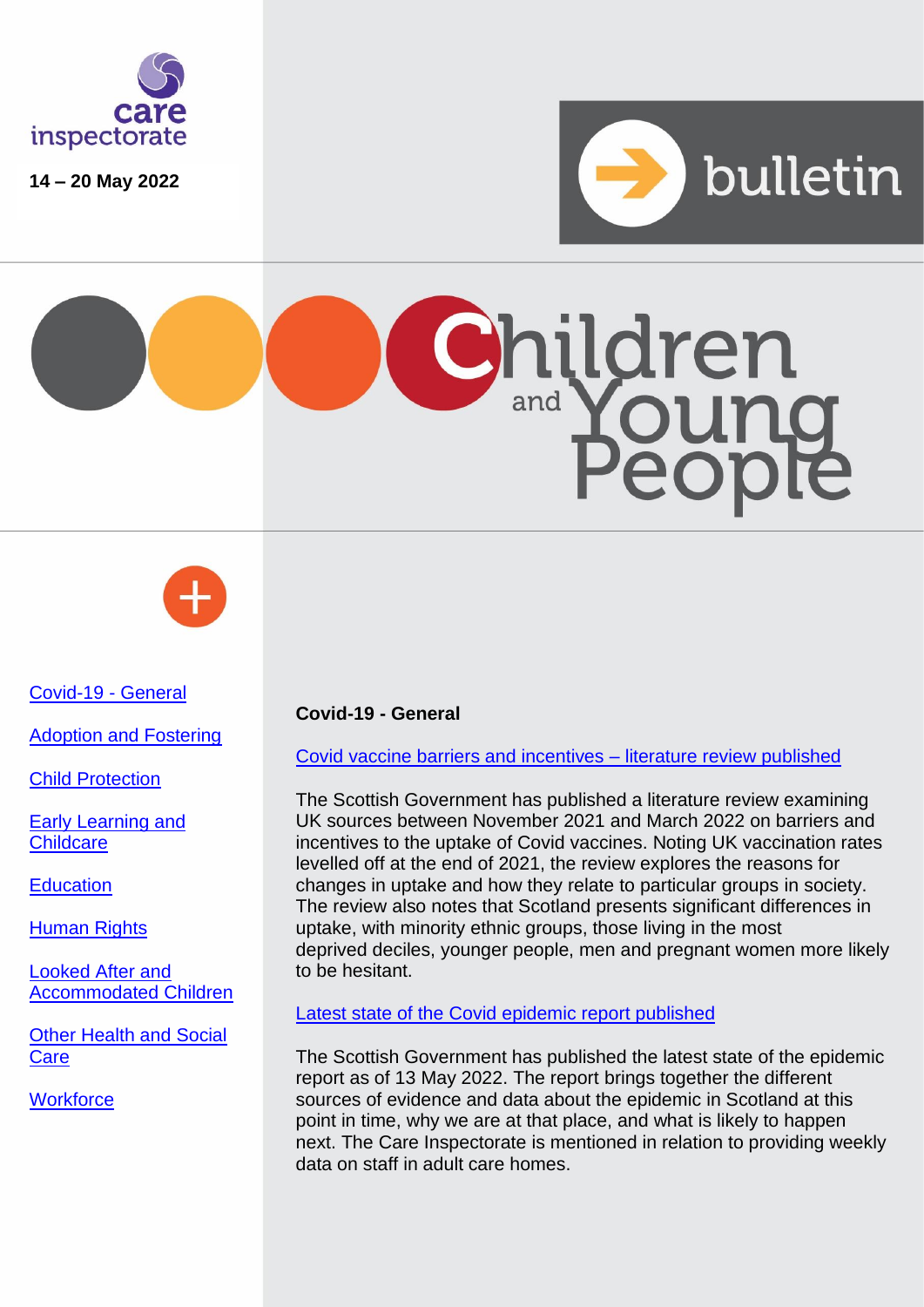

# <span id="page-1-0"></span>**Adoption and Fostering**

### [Foster care recruitment](https://www.gov.scot/publications/foster-care-recruitment-public-letter/)

The Scottish Government's Minister for Children and Young People Clare Haughey MSP has written to the Scottish public asking them to consider fostering. The letter explains why fostering is an "amazing experience", who can become a foster carer, and the steps to fostering.

## <span id="page-1-1"></span>**Child Protection**

## [Reported increase in harmful sexual behaviour in schools](https://www.nspcc.org.uk/about-us/news-opinion/2022/how-safe/)

During a conference on the subject, the National Society for the Prevention of Cruelty to Children (NSPCC) are highlighting the increase in contacts to their Helpline about peer-on-peer harmful sexual behaviour. NSPCC's How Safe Conference 2022 will bring together safeguarding professionals to hear the latest information and innovations to inform their work and empower them to play their part in protecting children from abuse.

## <span id="page-1-2"></span>**Early Learning and Childcare**

### [Inclusive early years care for children with learning disabilities](https://www.scld.org.uk/what-does-inclusive-early-years-care-look-like-a-parents-view/?cn-reloaded=1)

The Scottish Commission for People with Learning Disabilities has published a blog by a parent discussing their experience of accessing early years education and childcare for her child with a learning disability. After discussing issues of knowledge and resources in mainstream settings, and places and support in 'specialist nursery placements', the conclusion is that, "Inclusion isn't about bringing others into a space which already exists……it's about making a new space, a space which is better for every ability."

#### [Guidance on developing summer holiday access to childcare, food and activities](https://www.gov.scot/publications/summer-holiday-food-activities-childcare-programme-guidance-local-authorities/)

The Scottish Government has published guidance for local authorities and commissioned partners to assist in the development of a programme of coordinated access to childcare, food, and activities during the 2022 school summer holidays. The guidance is for Local Authorities and any commissioned partners to understand how to use additional funding for targeted provision of a summer 2022 holiday programme for children aged five to 14 years old from low income families.

## <span id="page-1-3"></span>**Education**

## [Development work on support for young people with ASN in education settings](https://childreninscotland.org.uk/new-project-to-better-understand-what-pupil-support-in-scotland-should-look-like/)

Children in Scotland are working with Education Scotland and the Scottish Government to build knowledge and influence practice development around support for young people with additional support needs (ASN) in an education setting. It

OFFICIAL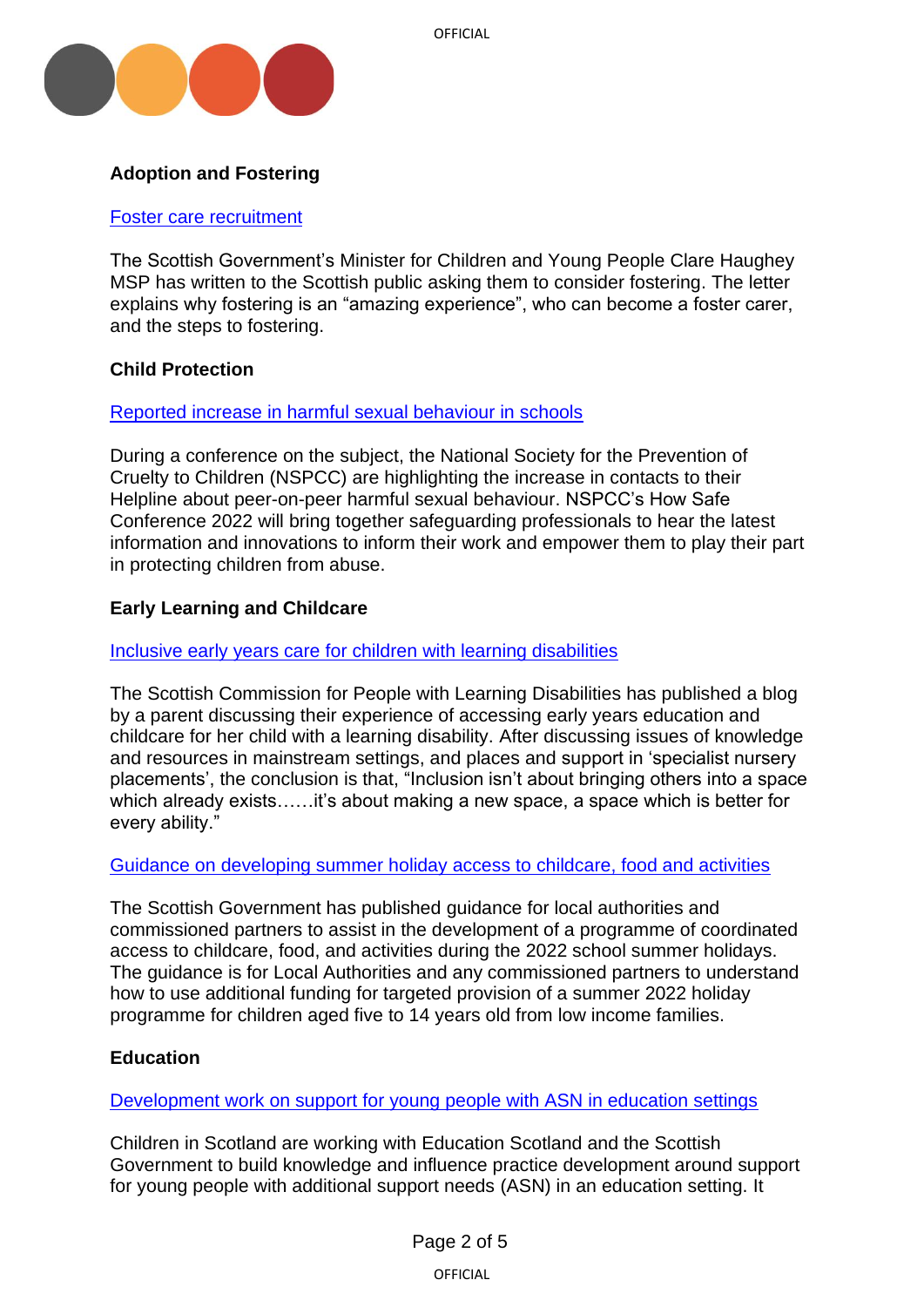

forms part of a wider consultation on behalf of the Scottish Government relating to pupil support and ongoing activity in response to Angela Morgan's Review of ASL Implementation, and is intended to help develop understanding of what is important to children and young people with additional support needs and how best to support them on their educational journey.

## [Reappointments to SQA Board](https://www.gov.scot/publications/public-appointment-members-reappointed-to-scottish-qualifications-authority-board/)

The Scottish Government has announced the reappointment of members to the Board of the Scottish Qualifications Authority. Anna Davis, Grahame Smith and Ken Thomson have been reappointed for four years or until such time that the SQA is dissolved, abolished or wound up.

## <span id="page-2-0"></span>**Human Rights**

### [Rights Challenge Badge launched for Cubs and Scouts](https://www.cypcs.org.uk/news-and-stories/scouts-scotland-and-childrens-commissioner-launch-new-human-rights-badge/)

A new human rights badge, the 'Rights Challenge Badge', has been launched by the Children and Young People's Commissioner Scotland and Scouts Scotland for Cubs and Scouts to complete. The badge has a range of activities and resources to empower learning and understanding of rights, and promotes adult leaders' awareness of children's rights.

### <span id="page-2-1"></span>**Looked After and Accommodated Children**

#### [Care Inspectorate report](https://www.careinspectorate.com/images/documents/6670/Distance%20placements%20exploration%20report%202022.pdf) on distance placements

The Care Inspectorate has published a 'Report on distance placements', exploring and reporting on cross-border and distance placements including those within Scotland or elsewhere in the UK or Republic of Ireland. Amongst other findings, the Care Inspectorate highlights that many children do not have their rights protected due to inadequate planning, poor practice and a lack of resources in their home communities. Recommendations for the Care Inspectorate include the introduction of a notification that requires providers to notify us when a young person, placed from different legal jurisdiction within the UK, moves in and out of placement, linking with Ofsted and the Competition and Markets Authority to discuss cross-border placements, discussing the development of a protocol for sharing information, and undertaking a consultation study with children experiencing distance placements in Scotland.

#### [Committee discussion on Cross-border Placements Regulations](https://www.scottishparliament.tv/meeting/education-children-and-young-people-committee-may-18-2022)

The Education and Children & Young People Committee took evidence on draft [regulations](https://www.legislation.gov.uk/sdsi/2022/9780111054482) which would treat Deprivation of Liberty Safeguards (DOLS) orders, when granted by the High Court in England or Wales, as if they were Compulsory Supervision Orders in relation to the cross-border placement of children and young people into Scottish residential care. The Committee heard from Nick Hobbs and Maria Galli from the Children and Young People's Commissioner Scotland, and the Scottish Government are due to give evidence next week.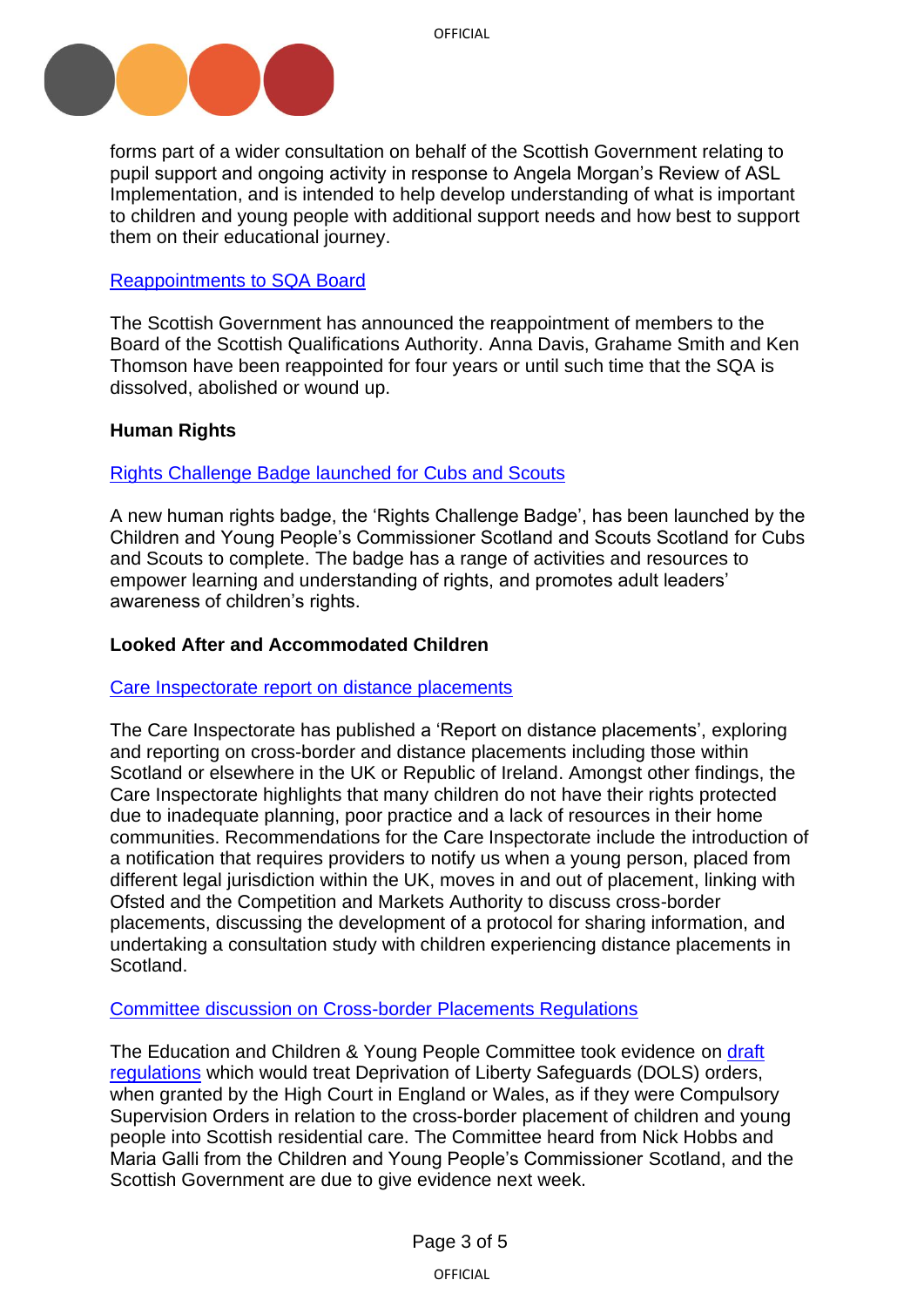



# [Analysis of National Care Service consultation responses on The Promise](https://thepromise.scot/news/2022/05/19/national-care-service-consultation-analysis/)

The Promise has published a report of their commissioned research on the published consultation responses to the consultation on the National Care Service proposals. The research reportedly produces a series of questions on the detail that need to be worked through before the impact of a National Care Service on children and families can be identified.

# <span id="page-3-0"></span>**Other Health and Social Care**

## [New Care Inspectorate board members announced](https://www.careinspectorate.com/index.php/news/6675-new-board-members-announced)

The Minister for Mental Wellbeing and Social Care, Kevin Stewart, has announced the appointments of Charlotte Armitage, Audrey Cowie, Maria McGill and Rosie Moor as members of the Care Inspectorate board. Biographies of the new board members can be found on the [Care Inspectorate website.](https://www.careinspectorate.com/index.php/our-board)

## [Progress on implementing devolved social security benefits](https://www.audit-scotland.gov.uk/news/scottish-benefits-roll-out-successful-but-challenges-remain)

Audit Scotland has published a progress report on the implementation of devolved social security benefits. The report concludes that the roll out is going well but substantial risks remain, including delivery of the remaining benefits by 2025, a large rise in the benefits cases administered by Social Security Scotland, and a doubling of the Social Security Scotland workforce within the next year to deal with growing administration needs.

## [Audit Scotland appoint new Chief Operating Officer](https://www.audit-scotland.gov.uk/news/vicki-bibby-appointed-new-chief-operating-officer)

Vicki Bibby has been appointed the new Chief Operating Officer of Audit Scotland. Ms Bibby is an experienced leader in Scotland's public sector and joins Audit Scotland from her current role as Director of Strategic Planning and Performance at Public Health Scotland, a post she has held through the Covid-19 pandemic. She has also previously worked at COSLA as Head of Resources and Chief Finance Officer.

## <span id="page-3-1"></span>**Workforce**

## [Digital Health and Care Leadership Programme](https://learn.nes.nhs.scot/52828/digital-health-and-care-leadership-programme-dlp/dlp-recruitment?gator_td=qjXBH%2b8Xntz49XPqB%2f2d6m5tUBFrbigvxH03fnLMv2Ij1ts2AMMR0fD1ZZz1kdPi4zBCKdpyt3Lyk%2bMZqJHfTr6g9wanZH%2b3Z0fWI%2fa7xwFHbZxyjEoc8zeCrbDOIvnaM6GeAKlJyiKWVr1wd96wfGHHbX6fOiwyrV%2bEEuHRMIdC%2fcClXMxvOrvV5lnD09W23GkrhaAgq5bBa6a%2fAEZ9pRuJBX2bWEXuBtv8XgylN%2bnSZb%2bFYsRUaQe%2bNuyl9Min) applications now open

NHS Education for Scotland (NES) is now accepting applications for Cohort 18 of the Digital Health and Care Leadership Programme (DLP). The programme is for experienced health and care professionals who have an interest in digital health and care, a passion to increase the use of technology for the benefit of service users and determination to develop their leadership skills. The closing date for applications is 1 July 2022.